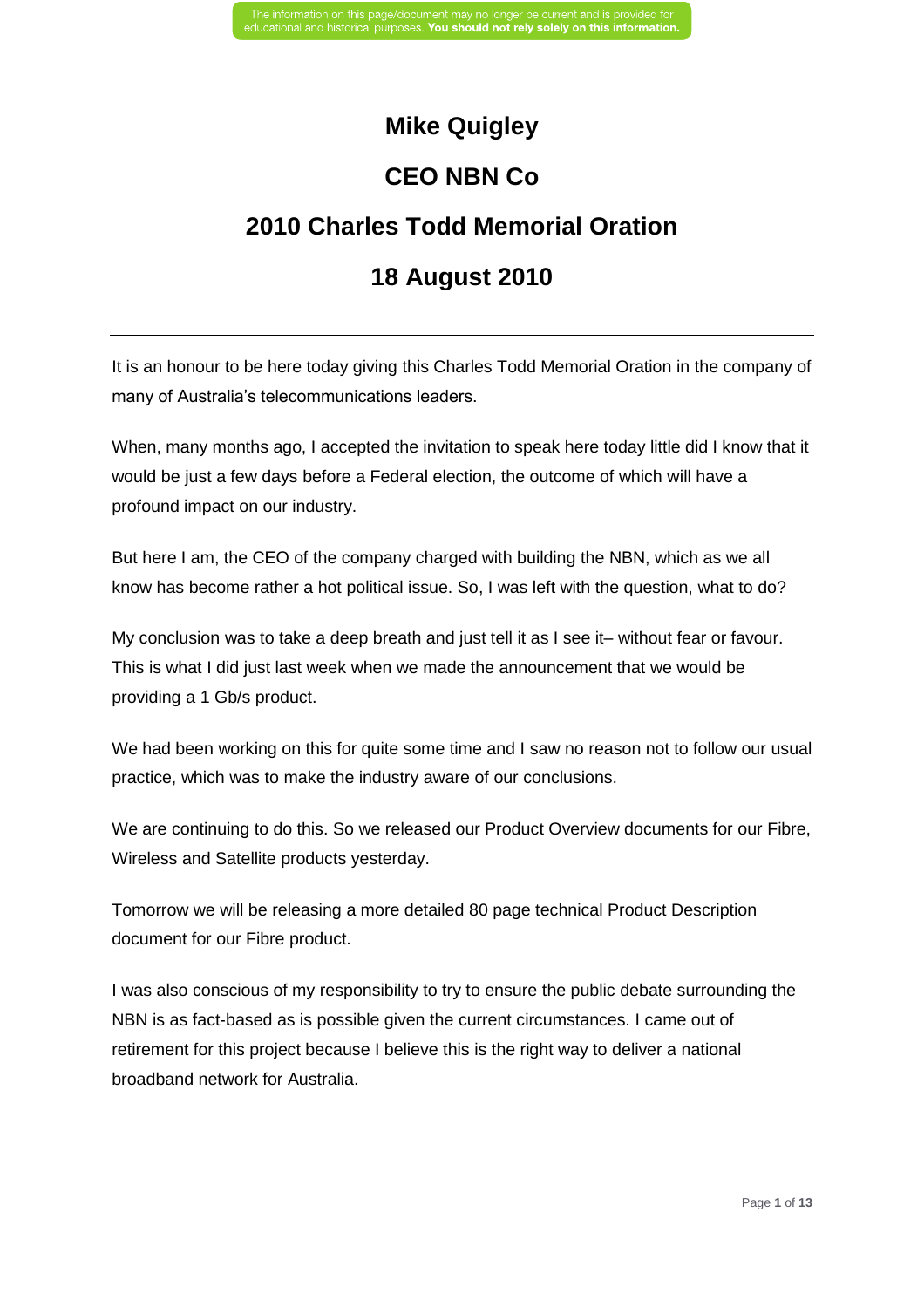So, I plan to use this speech to outline:

- 1. why it's better to invest \$27 billion rather than spend \$6 billion
- 2. creating a monopoly helps competition
- 3. why a ubiquitous broadband network isn't just equitable, it's essential for the delivery of social, economic and productivity benefits
- 4. why wireless can't, on its own, serve all our long term broadband needs but a combination of wireless and fibre can.

In fact there is an even more fundamental point I would like to address - the veritable elephant in the room, in fact, the "white elephant" in the room.

Some have claimed that the FTTP network would end up not being used because of the growing capability of mobile networks. But why then are some very large and very experienced commercial Telcos investing in fibre architectures, both FTTN and FTTP.

I am talking about some of the biggest Telcos in the world such as AT&T, Verizon and DT. They all have large mobile networks yet they have heavily invested in fibre access.

Even more interestingly, I heard just earlier this week, from a Chinese equipment vendor that China Mobile, the world's largest mobile operator, is now looking at deploying FTTP.

Are all these Telcos wrong about the future of FTTP?

These are some interesting questions, but first I would like to return to decisions made 140 years ago to build the Overland Telegraph, which was supervised by Charles Todd.

The Overland Telegraph cost £480,000, equivalent to just under a \$1 billion in today's terms<sup>i</sup>. The total cost was met entirely by the tax-payers of South Australia and was equivalent to 60% of the state's annual budget<sup>ii.</sup>

This was the first of the three major investments that have been made in Australia's fixed line telecommunications infrastructure.

The second was made just after the end of WW2, when the PMG committed £42 million<sup>iii</sup> to rollout today's copper Customer Access Network. In today's dollars this was a commitment of around AU\$10 billion.<sup>iv</sup> Even more extraordinary is the fact that in 1950 Australian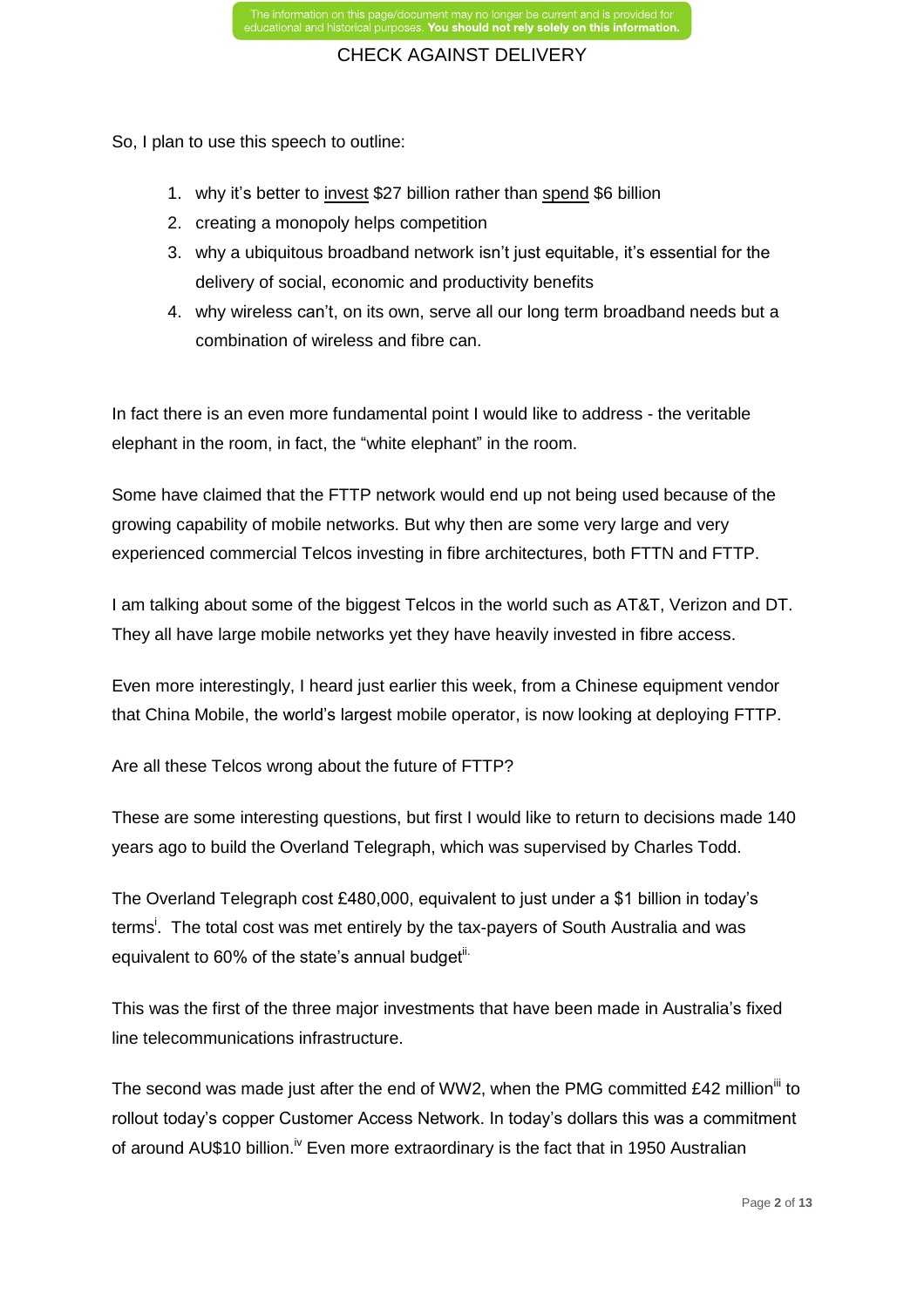Government public debt was at about 80% of GDP, more than 10 times the level of today's public debt. $^{\mathsf{v}}$ 

The Overland Telegraph and the copper CAN, built using public funds, were great public investments that have paid for themselves many times over in social, economic and productivity benefits.

Let's have a look at what was happening 60 years ago, when this decision was made. This is compliments of the Telstra History Museum.<sup>vi</sup>

The third major fixed line investment was attempted by the private sector. I am referring of course to the investment in HFC technology by two private companies.

We all know that the infrastructure was duplicated as the two companies chased each other up and down streets until they both called a halt to their rollouts. In terms of the utilisation of scarce capital, this multi-billion dollar duplication of access assets was not an ideal outcome.

As Optus itself noted almost a decade ago:

*Building-out the HFC cable is not an economically viable option. Other broadband technologies are more economic, particularly DSL.vii*

So, of the three fixed line infrastructure builds in Australia - two were great successes and were built by the public sector.

This is why when it comes to telecoms infrastructure investment we should not accept the simplistic mantra of "private markets good, public investments bad".

I want to be clear at this point that except for the last 12 months, I have lived my professional life in the private sector in a large commercial telecoms company. I am a great believer in markets and the ability of competition to drive innovation.

But that does not mean that I believe there is no place for public sector investment in telecommunications infrastructure. In some cases it is the only way to make the big investments that are critical to our future prosperity.

No commercial entity will provide good telecommunications services to everyone across this vast nation of ours without Government intervention of one sort or another.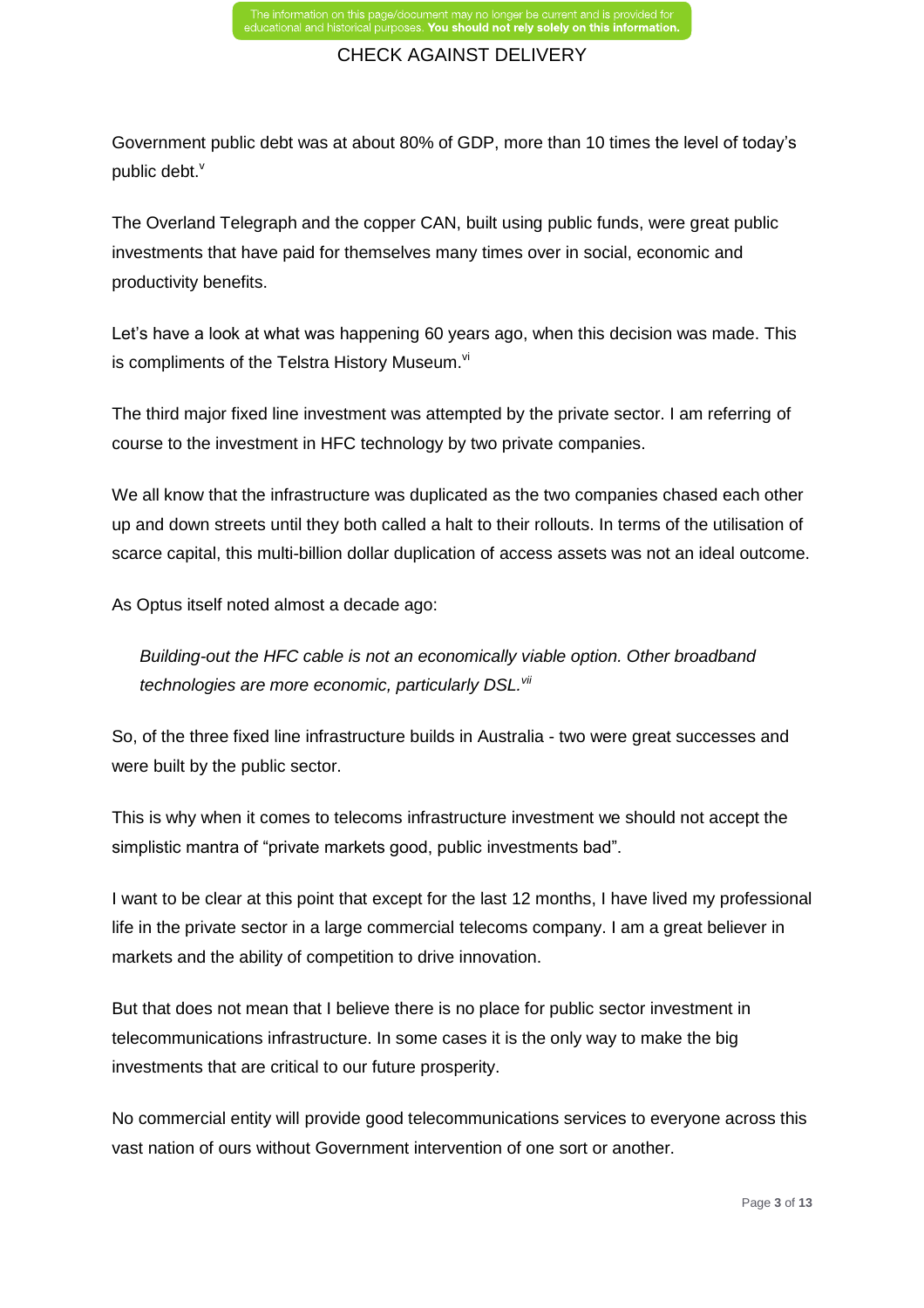No purely commercial company can take the long term view that is required to build the next fixed line platform that Australia now needs.

The Overland Telegraph that Charles Todd built using public funding lasted more than 50 years, the copper CAN that was built using public funds has now lasted more than 60 years.

The fibre infrastructure on which the NBN is based, and which the Australian public is now in a position to build, will last for the next 50 years.

If you are an executive that has to face the pressures of quarterly earnings calls, it is simply not possible to put the long-term public good as your number one priority. You are paid to represent the shareholders interests.

But a publicly funded Telco such as NBN Co can take a very different view.

Our very "raison d'etre", in NBN Co, is to execute the Government's policy for broadbanding Australia in the most cost effective way possible – taking a long term view of the national interest.

And I would like to stress that we are a Telco. We are not a Government department.

We are a GBE that is staffed by experienced Telco professionals most of whom have joined the Company because they want to be part of this nation building project

So we have a publicly owned Telco which has been set up to build the next generation of wireline infrastructure for Australia - a fibre network which we can expect to last at least as long as the copper network.

So the question is, is it a good use of public financing to build the NBN?

I believe the answer to that question is yes. Not only because of the advantages that a national fibre network provides, but because it will simultaneously correct the industry structure problem which has limited the Australian telecom's landscape for more than a decade.

We probably all agree that separating wholesale and retail networks is a good thing.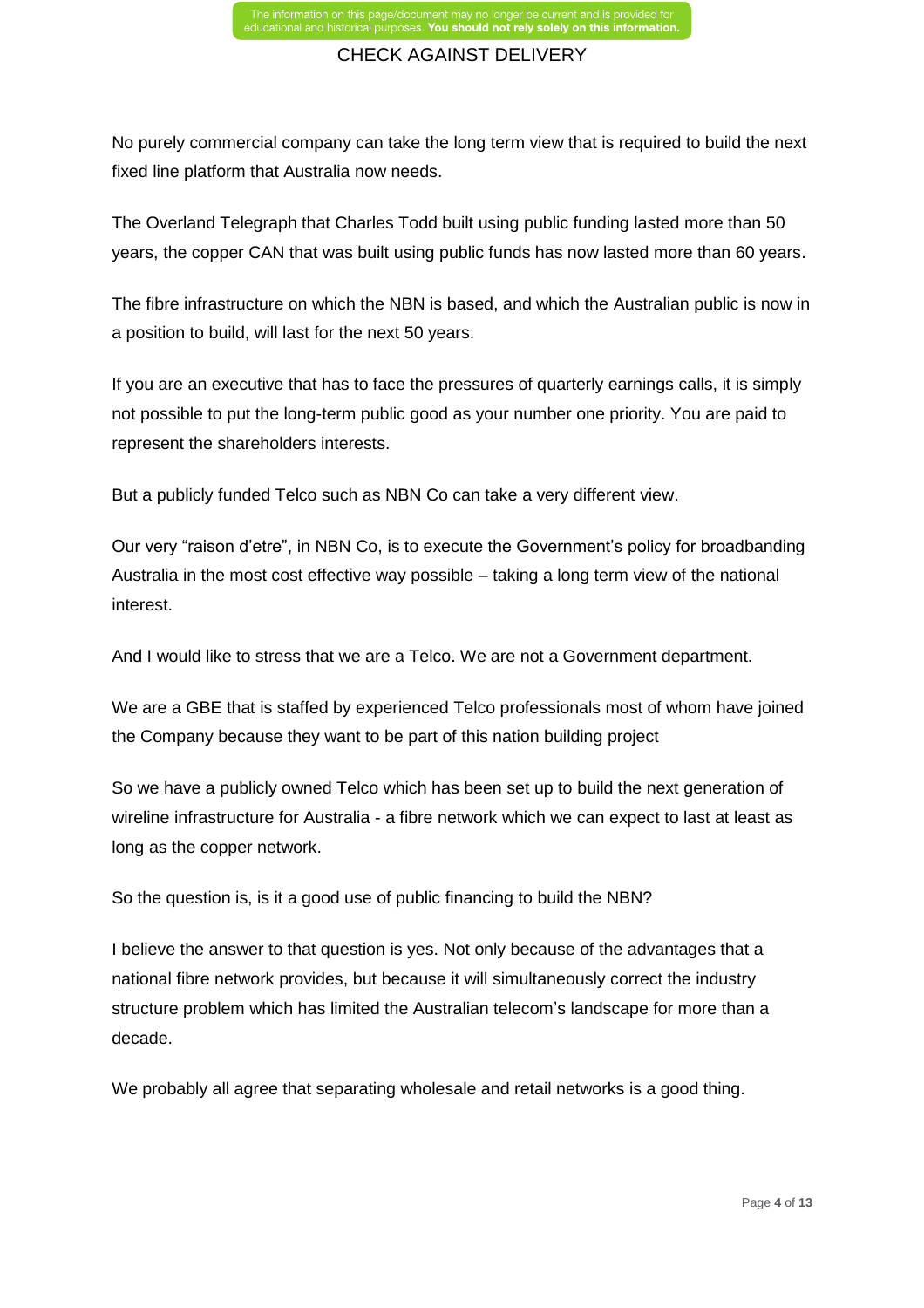Paul Fletcher in his book "Wired Brown Land" wrote what you see up on this slide:

*"My fundamental argument is that we need to get the market structure right first if we do that, the right technology will follow.* 

 *a market structure in which there are multiple providers of retail telephony and broadband services – and they all operate over the same network on equal terms. For that to happen, none of them must own or control the network. Instead, they must buy services from the owner of the network' and in turn the network owner must be restricted to selling services in the wholesale market rather than the retail market." viii*

I think Paul absolutely nailed it with these words, arguing for a single national wholesale only provider.

But I understand why people ask the question – "How is it that a Government controlled monopoly can improve competition?"

The wholesale network should be a monopoly, because to build duplicate access networks makes little sense. To build a collection of disparate access networks would be almost as bad.

So who should own the wholesale network? If it is in private hands, you would expect the management of the wholesale company to strive to maximise shareholders returns. We should not expect national interests, including the guarantee of good service to rural and remote communities, to be top of the priority list.

My view after spending 36 years in the telecoms industry, and having observed at close quarters access models all around the world, is that an efficiently run, publicly owned, wholesale Telco whose objectives are to maximise the public interest, is a good solution.

It is much easier to deliver nation-wide eHealth and remote education services on a standardised and ubiquitous network. On the contrary, it's rather difficult to deliver these services on a patchwork of technologies - it's been tried in other countries.

The NBN will be a wholesale only network which will provide the underlying broadband capability to all players on equivalent terms. NBN Co is working closely with the ACCC to ensure that the Company is subject to strict regulatory oversight for the long term.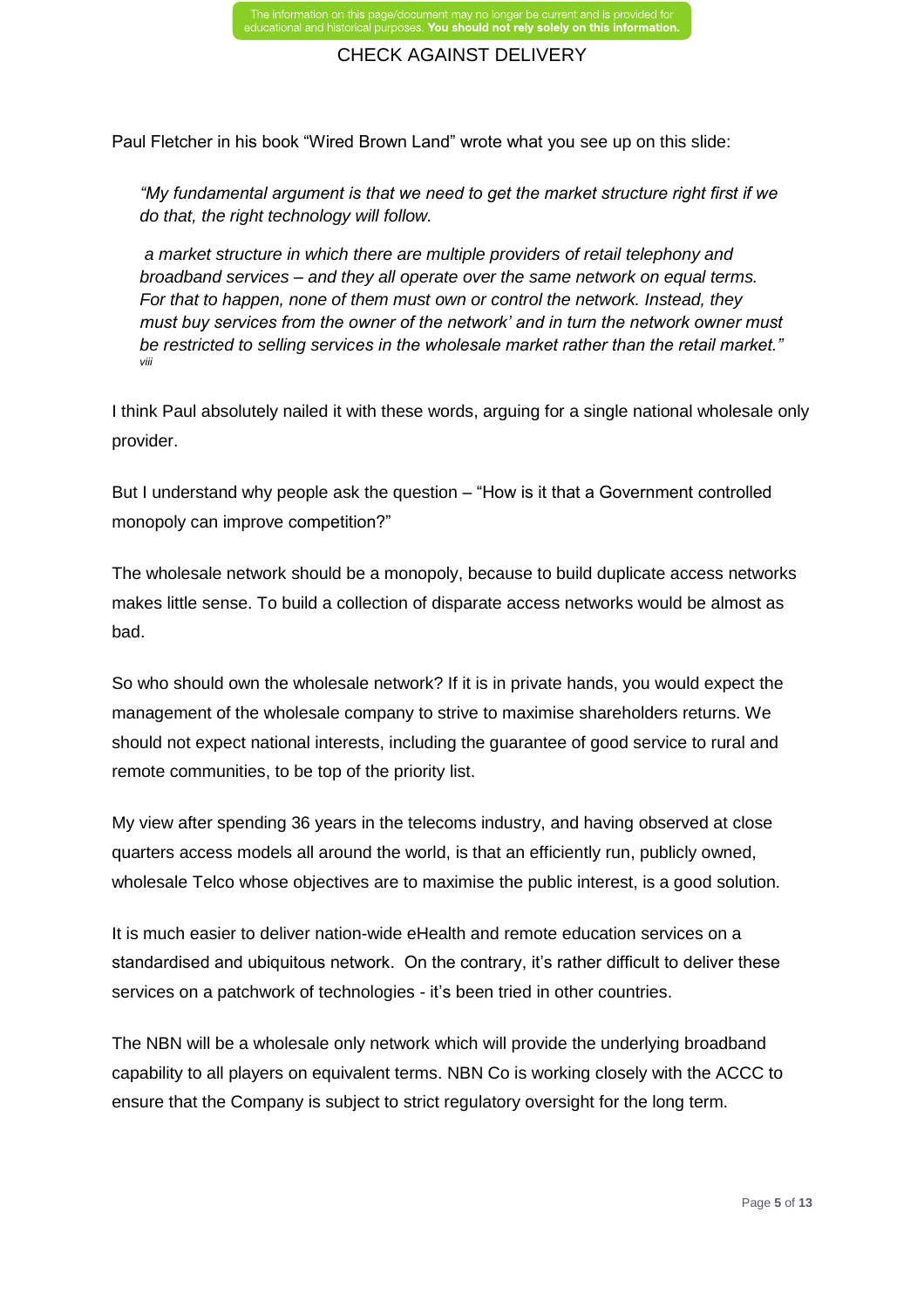As most players in the Telecoms industry in Australia know, we have a fundamental industry structure problem that is finally being addressed with the NBN. This is a major breakthrough.

In reaching the 7% of Australia's premises that are not within the fibre footprint, NBN Co will be providing a 12Mb/s service on wireless and satellite that is as close to the fibre product as technology allows. It will be provided at the same wholesale price, no matter where the premise is located.

We are mindful that the costs are significant in serving these more remote customers, and that no commercial company would find this an attractive market. But we take very seriously the objective given to us by the Government, to serve all Australians.

We will also be providing connectivity for Retail Service Providers to access an end user in a given region from the same Point of Interconnect, using the same processes, from the same physical network interface and, as I have said, at the same wholesale price.

NBN Co is planning for the provision of Uniform National Pricing. That is pricing which is distance and technology independent. We are currently working with Government on the practical application of Uniform National Pricing which is critical for lowering the barriers to entry for Retail Service Providers and delivering effective national retail competition.

This, in turn will drive increased levels of retail competition in rural and regional Australia, lowering the cost of doing business for those living and working in those areas.

I recently met with the representatives of the National Farmers' Federation (NFF) and the NSW Farmers' Association. Who as you can see from the screen, clearly supported our direction.

We are doing everything we can to allow the people living and working in the 7% of premises not covered in the fibre footprint to be provided with the best possible telecom services.

Of course this doesn't come free. It means that the NBN Co business case does not produce the commercial returns that a private investor would demand.

That is why it is the Government that is funding this infrastructure build.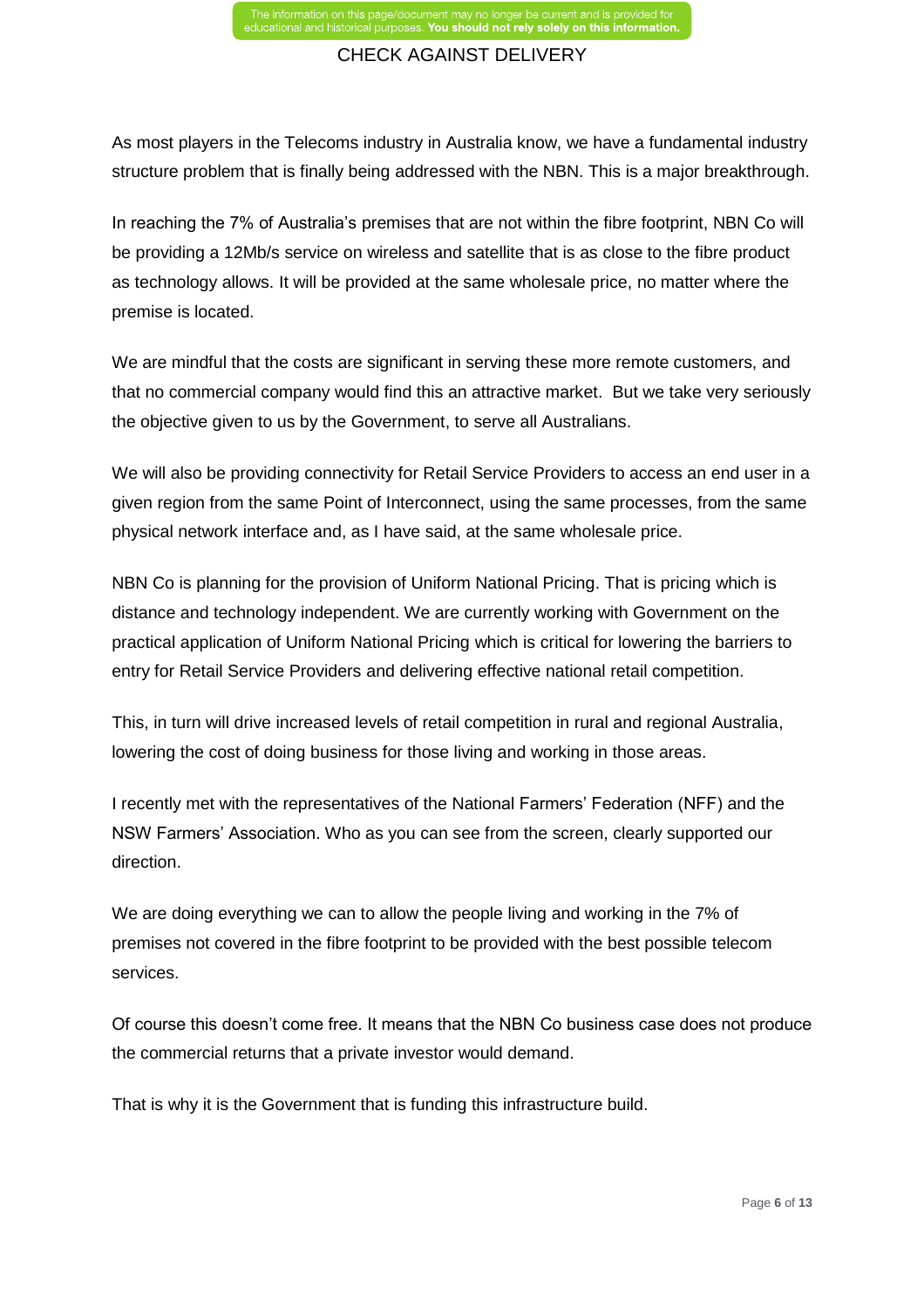It never ceases to amaze me that people who should know better, criticise the NBN because it is not going to generate the sort of returns that private investors would be seeking.

I wonder if Charles Todd's Overland Telegraph suffered the same criticisms. If you recall it cost £480,000. But it was decades before the Overland Telegraph generated a positive return on investment. Annual revenues from telegraph traffic during the first decade of operation were only £12,000.<sup>ix</sup>

This slide demonstrates the relative cost to the public purse across the three major publicly funded fixed wire infrastructure rollouts. You can see that NBN is very comparable.

Warwick Smith who delivered this oration 15 years ago said these words about Overland **Telegraph** 

*"…not enough to pay interest, maintenance and all construction costs – but the incalculable value to the nation as a whole from the undertaking, warranted the understanding of a community who saw the long term value of the broader benefits and were not blinded by a necessity of immediate return."<sup>x</sup>*

We, in NBN Co, are also not blinded by the necessity of immediate returns on the public investment in the NBN. But we will be providing a long term return and will be covering our costs relatively quickly.

Without factoring in any social, economic or productivity benefits that the NBN will provide, the returns predicted by our business case will be very acceptable to the Government.

Our business case requires equity funding by the Government of around \$27 billion. This is not the total capital costs, as we expect to raise debt, without Government guarantees, of at least \$10 billion.

The Telco and Finance professionals within NBN Co that have built this business case are experienced business people who have been involved in running some very large companies and know how to assess risk.

It is also the case that the Heads of Agreement with Telstra both reduces the total costs of the build and provides a level of assurance to the revenue line.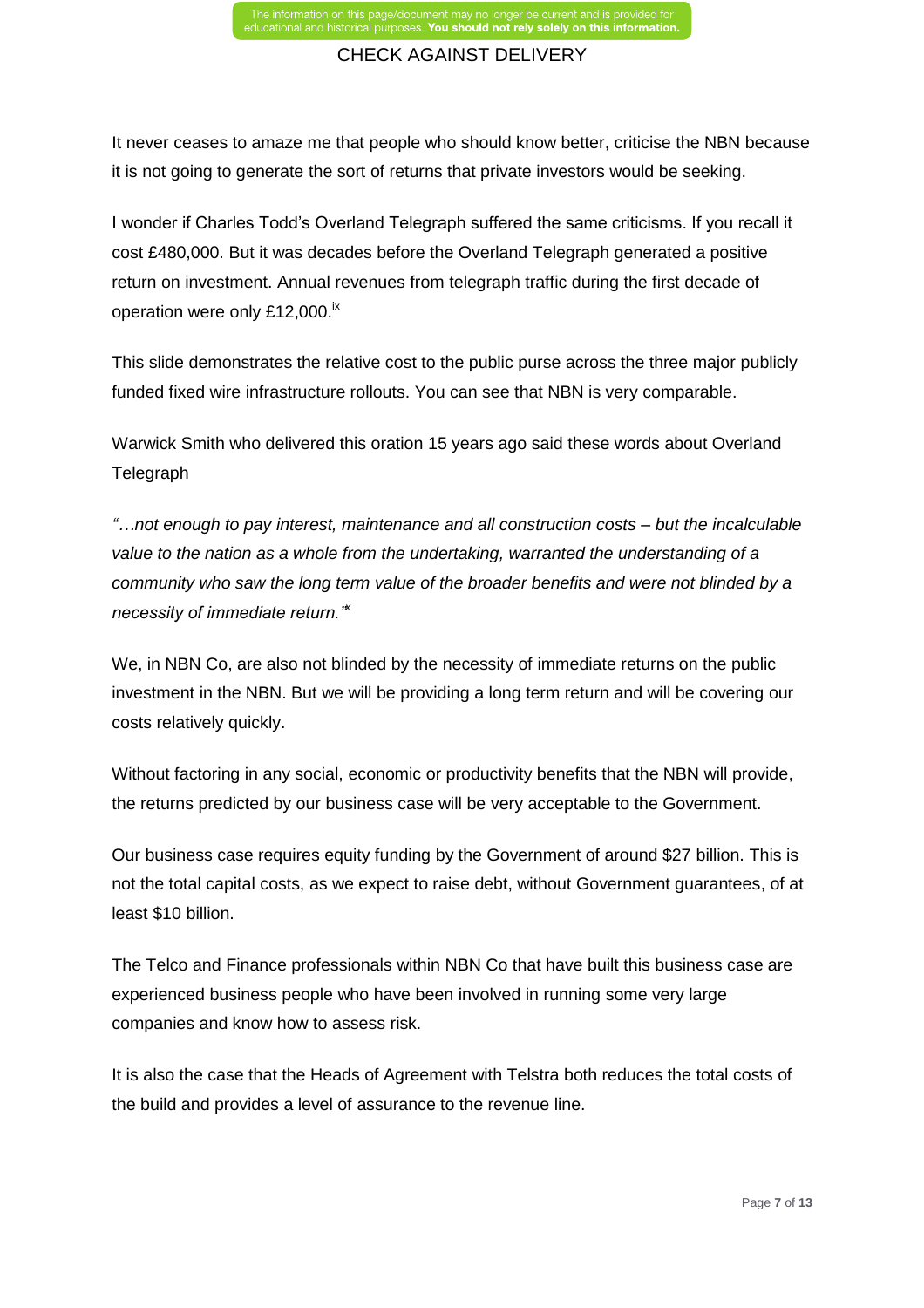So far from being a "white elephant" the NBN can provide an acceptable return for the Government. Taxpayers will get their \$27 billion investment back with interest and they will get a network they can use for decades.

This is, I believe, a much better option for the Australian public than giving billions of dollars of taxpayer funding to subsidise commercial companies to marginally improve today's broadband networks.

So what are the risks for the public in financing the NBN?

The first thing I would note is that while the NBN has the same nation-building characteristics as the Harbour Bridge or the Snowy Mountains scheme it does not have the same risk of cost over-runs.

Unlike these projects, the NBN is a scalable network. It is composed of integrated pieces which work together but which also work in their own right. There are four major components:

- the satellite solution for 3% of premises which will provide much improved broadband for more than 200k premises;
- the fixed wireless solution which will serve 4% of premises;
- the FTTP solution that serves 93% of premises; and,
- the transit backhaul network which connects the three access technologies to the common Points of Interconnect.

The satellite and fixed wireless solutions are badly needed to dramatically improve the services that can be provided to rural and remote communities.

The transit backhaul build is, I believe, supported by almost everyone in the industry as being a good investment for the country.

So the issue is around the FTTP build. One of the concerns I hear is that the costs will blow out.

We have come in on time and under budget on our first build in Tasmania and we have some excellent benchmarks for similar builds in overseas markets.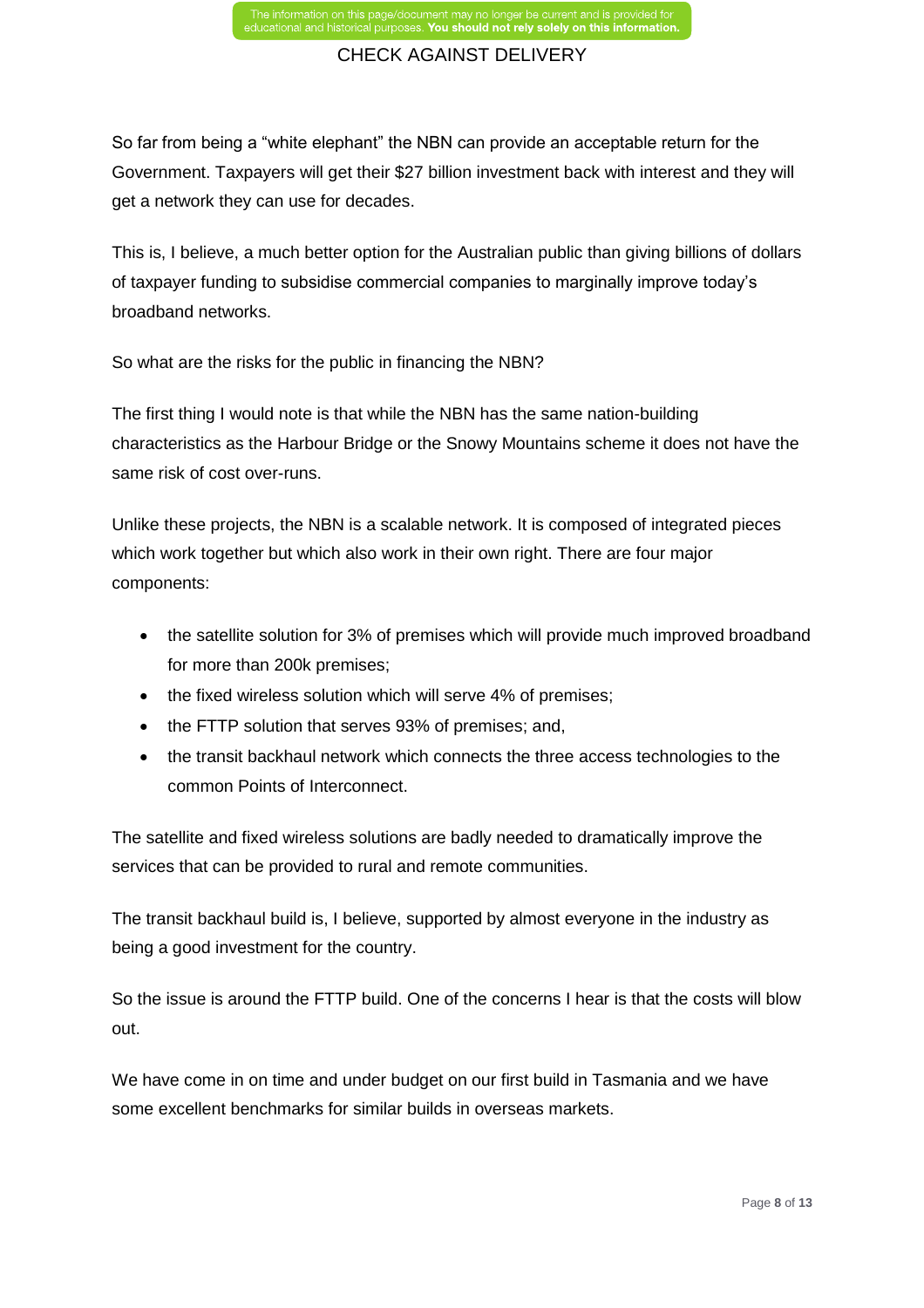Remember this is a highly repeatable build of very similar modules as we rollout across the country. The scope for applying continuous improvement methodologies to drive down costs is huge.

The Heads of Agreement with Telstra also reduces uncertainty as we are able to use existing underground ducts. We also expect to dramatically reduce our revenue risk with the Telstra agreement to decommission the copper as our fibre network is rolled out.

The other concern I hear is that our revenues are at risk because it will be at that point that there will be a move to wireless on the assumption that wireless will provide everyone's broadband needs.

Overseas data simply doesn't support this line of argument. You will recall I said earlier, that some of the biggest Telcos in the world are investing in FTTP.

So there are two questions:

- 1. What is it that all these Telcos know about wireless that eludes some in Australia?
- 2. Why is it that you can't buy anything close to a 50 GByte per month plan on a mobile network?

It's all related to the limitation of wireless as an access technology. So perhaps I should spend a few minutes on the realities of access technologies.

We have a few options to provide broadband services to the premise:

First, Copper using sophisticated Digital Signal Processing techniques embodied in DSL technologies to get the last bit of performance out of the limited bandwidth on copper ,

Second, wireless using various types of modulation and coding schemes to squeeze the most out of the available spectrum,

Third, coaxial cable which has a much higher bandwidth than copper but is shared across multiple users

Fourth, satellite technologies that use even more sophisticated coding and modulation schemes to overcome the issues of getting a satisfactory signal to and from a platform that is 36,000 km above the Earth, and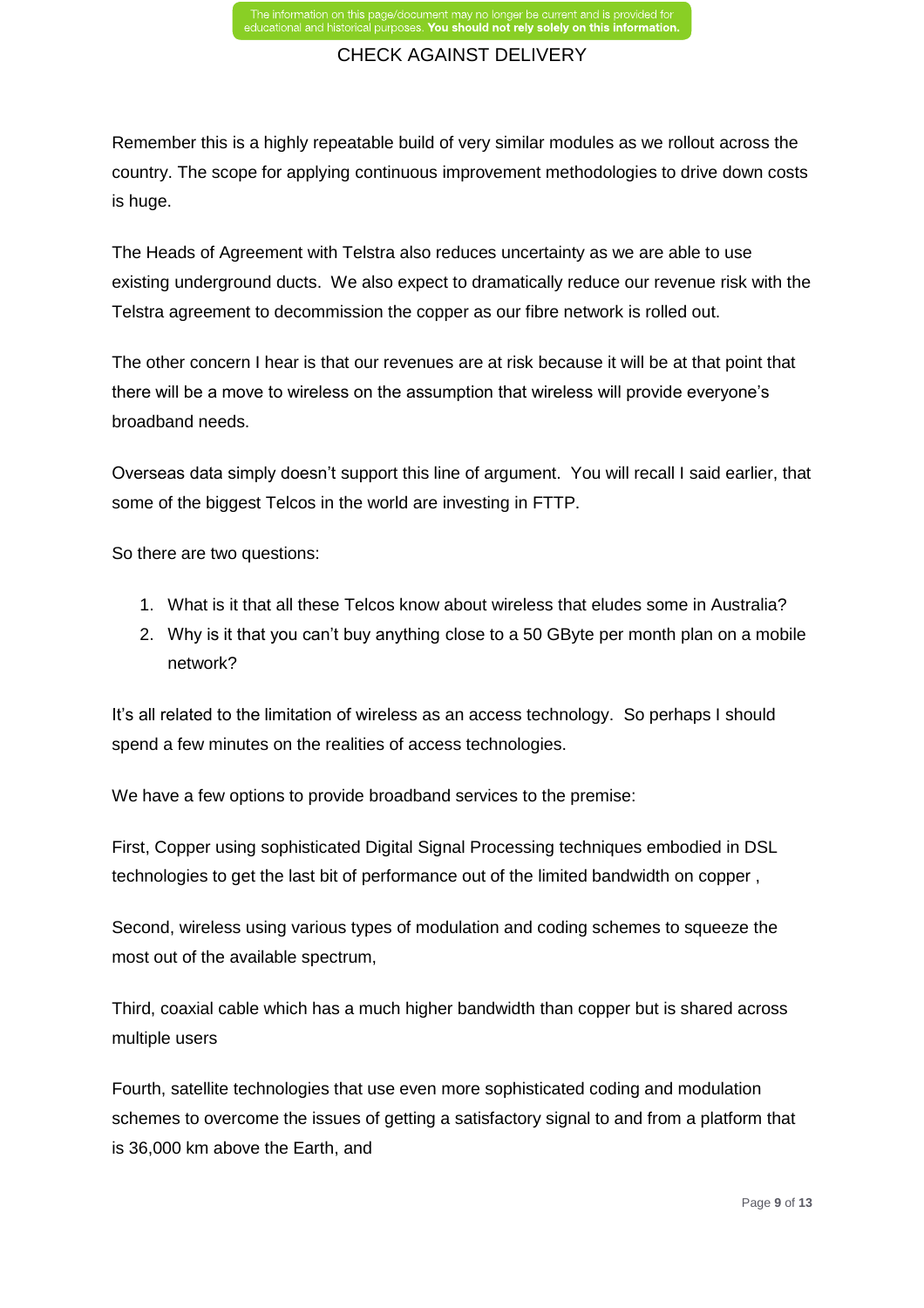Fifth, Fibre.

Each of these access technologies has its own characteristics with respect to bandwidth (speed), distance dependence, symmetry, latency and coverage.

The technology options in Charles Todd's day or even in the days when the copper CAN was first deployed were considerably simpler. The technology options available today make network design choices quite complex. It is a fact that communications is the field in which some of the most complex and sophisticated applications of modern physics, mathematics and statistics are used. That's what makes it so fascinating, but also so challenging.

What are the pros and cons of the various access technologies:

Copper: with copper-based DSL we have now reached about the limit of what can be done. It is now a trade-off between distance and speed. We should show our venerable copper plant a great deal of respect. It has served us well for decades and provided us with more than we had any right to expect. It is now time to allow it to gracefully retire.

Wireless: we have a lot to thank James Clerk Maxwell for. He unified the physics of electricity and magnetism and predicted the propagation of electromagnetic waves on which wireless systems are based. Mobile technologies will continue to improve and mobile applications and devices will continue to proliferate. However, we need to be realistic. Every cellular base station is fed by fibre – for a good reason. Spectrum is a very scarce resource which is why, as I said earlier, you cannot buy a mobile broadband plan that will provide a 50GByte/month download capacity. Wireless speeds also depend on distance and load.

Coaxial cable: a "souped up" version of copper. A much higher bandwidth capability but because of the design of HFC systems it has symmetry problems. While it can provide high speeds it is not so good at providing symmetrical broadband services that you need for, for example, two-way videoconferencing. It is also a shared medium so it is load dependent. Of course you can continue to node split, in which case you get closer to a fibre PON (Passive Optical Network) architecture.

Satellite: great for broadcast coverage but needs careful engineering to ensure a good broadband service can be supported. It suffers from latency issues since there is not much we can do about the speed of light.

and finally,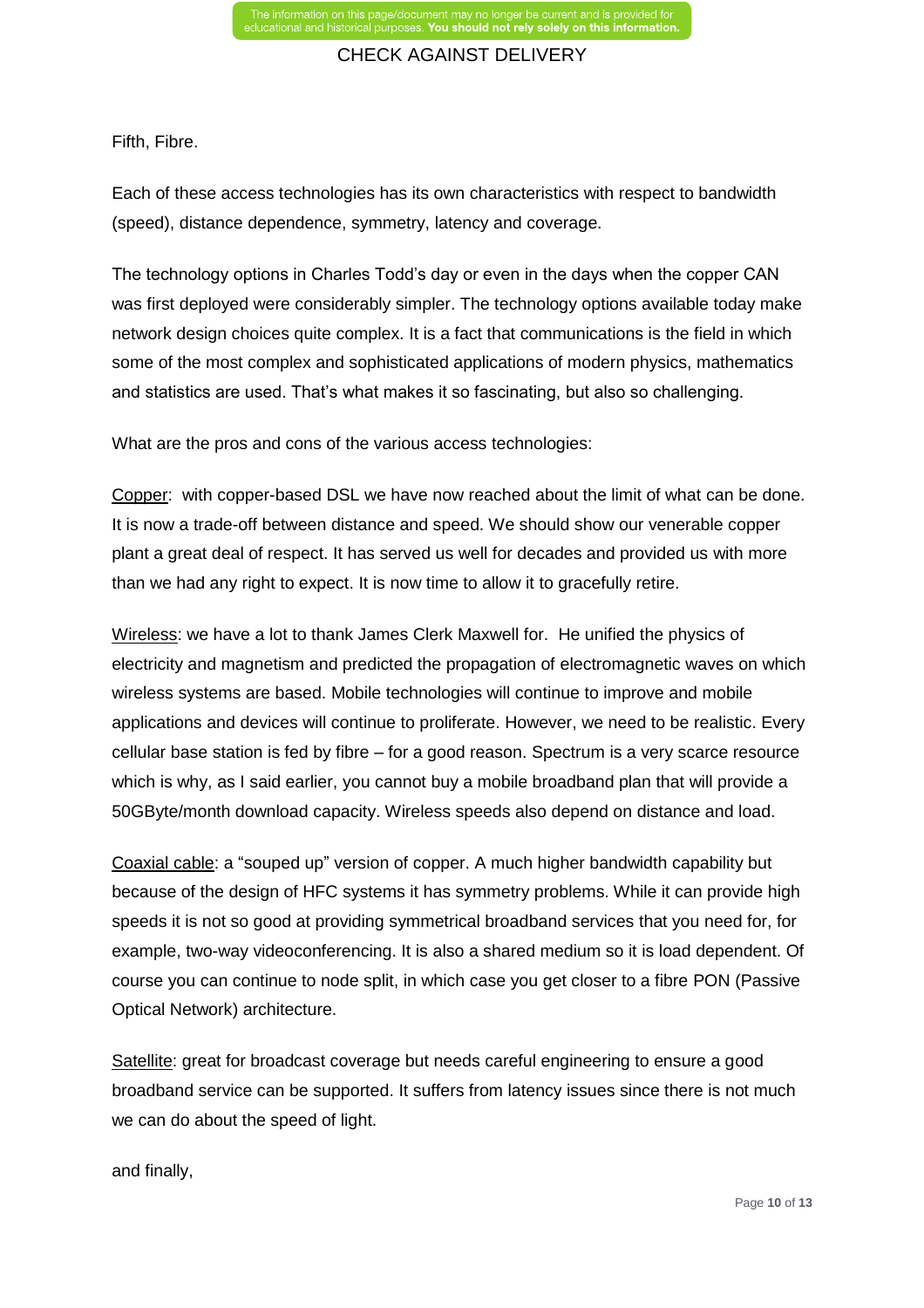Fibre: is almost the ideal transmission medium. The cable itself is cheap, very robust these days, has negligible latency issues and has an incredible bandwidth capability. The limitation in speed achievable in fibre-based systems are related to the rates at which the electronics on either end of the fibre can switch. The information carrying capacity of the fibre itself is almost unlimited.

So, is fibre likely to be superseded in the next few decades by some new technology we have not yet even thought of?

I don't think so.

To suggest that we not build a fibre-based network in Australia now because maybe some new, but not yet imagined, technology may turn up, displays a rather naïve view about how science and technology progresses.

It is like not investing in rail because we think automobile technology will radically improve sometime soon.

It is now time to say a few words about the benefits to Australia of a ubiquitous and standardised broadband platform.

Recent studies have noted the substantial annual benefits that flow from broadband in terms of GDP<sup>xi</sup>. One such study of a fibre access network estimated a US\$160 billion economic benefit over 4 years<sup>xii</sup>. This same study estimated an annual increase in jobs of more than  $210,000^{\rm xiii}$ .

Productivity growth (labour, manufacturing and technology), national competitiveness and innovation are all a function of access to affordable broadband infrastructure.

Blending life between work and home is a modern reality and a key driver of employee retention is workplace flexibility, especially for women. The benefits to national income of boosting full-time female participation rank somewhere above those of tax reform and below those of promoting competition policy. Xiv A reasonably good ROI for broadband infrastructure.

Our society is both aging and living longer<sup>xy</sup>. Applications delivered over NBN infrastructure will enable more Australians to live in their own homes longer, with in-home monitoring and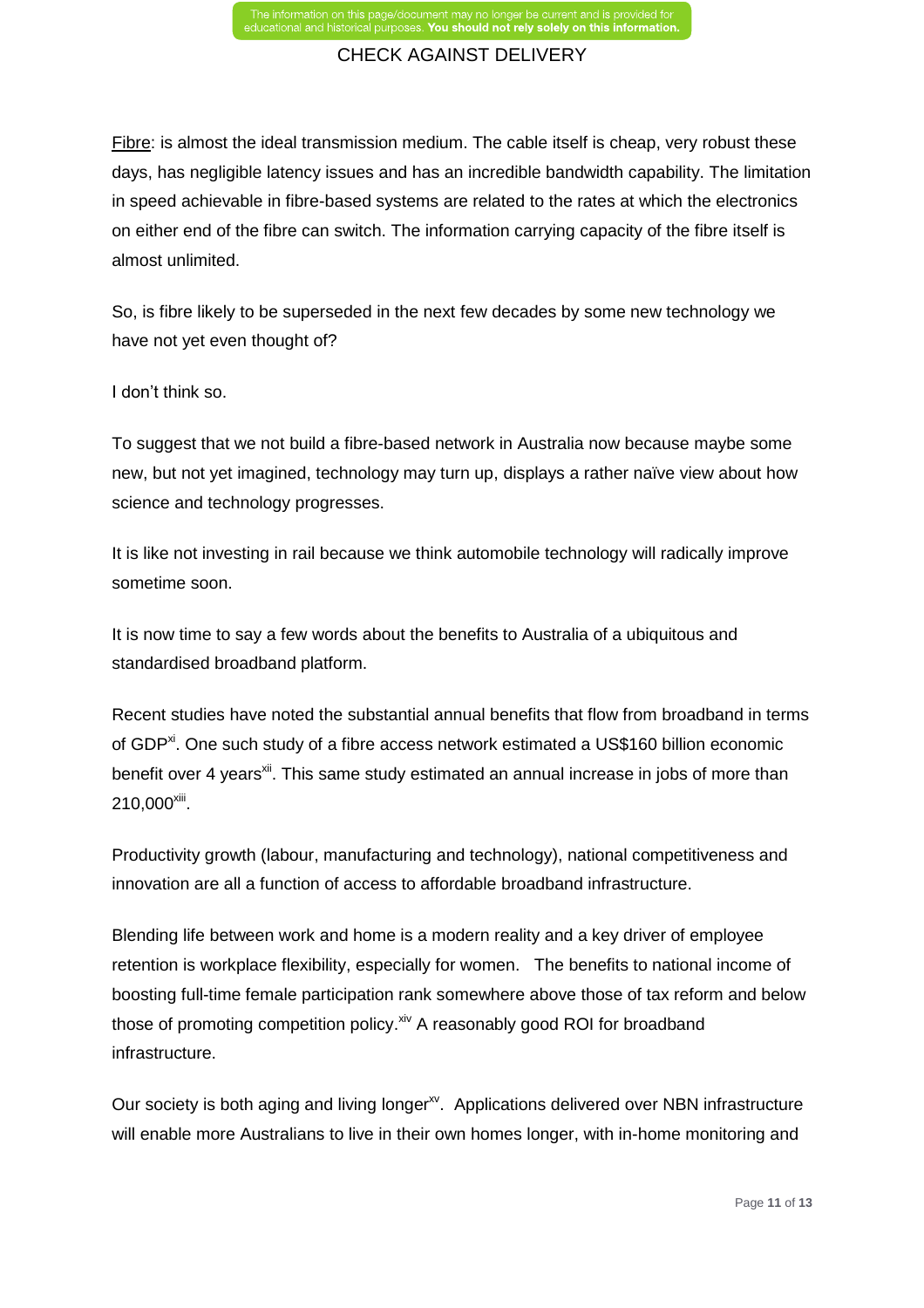high definition video allowing the elderly to communicate regularly with family and health professionals.

In Korea, a country also facing challenges of an aging population, "Silver Cities" have been built to cater specifically for elderly residents with round-the-clock monitoring and embedded technology to improve quality of life. $^{xvi}$ 

Providing Australia's homes with access to affordable broadband infrastructure could lead to a substantial reduction in the number of elderly Australians moving into low dependency aged care facilities.

For children at home with serious long term illnesses, high-speed broadband can allow the learning experience to continue.

In conclusion, I would like to say that I have much appreciated the opportunity to share with you my views on the NBN.

It is the first time to my knowledge that investment in broadband has become such a significant issue in a national election campaign anywhere in the world.

It is, I suppose, an indicator of just how important broadband is becoming in our lives.

We at NBN Co are very conscious of the fact that we are, on behalf of our Government shareholders, investing a very large sum of money.

It's proper therefore that this nation-building proposal be subjected to the tough questions and to a very rigorous public debate.

I'm sure that was the case when the Overland Telegraph and the Copper Access Network were proposed.

They would have had their doubters and skeptics and I'm sure Charles Todd had to – from time to time - defend the Overland Telegraph.

However like all debates, this one is best conducted with the benefit of a few facts.

And that is what I have sought to do today - place on the record the facts which are driving NBN Co to the positions we are taking.